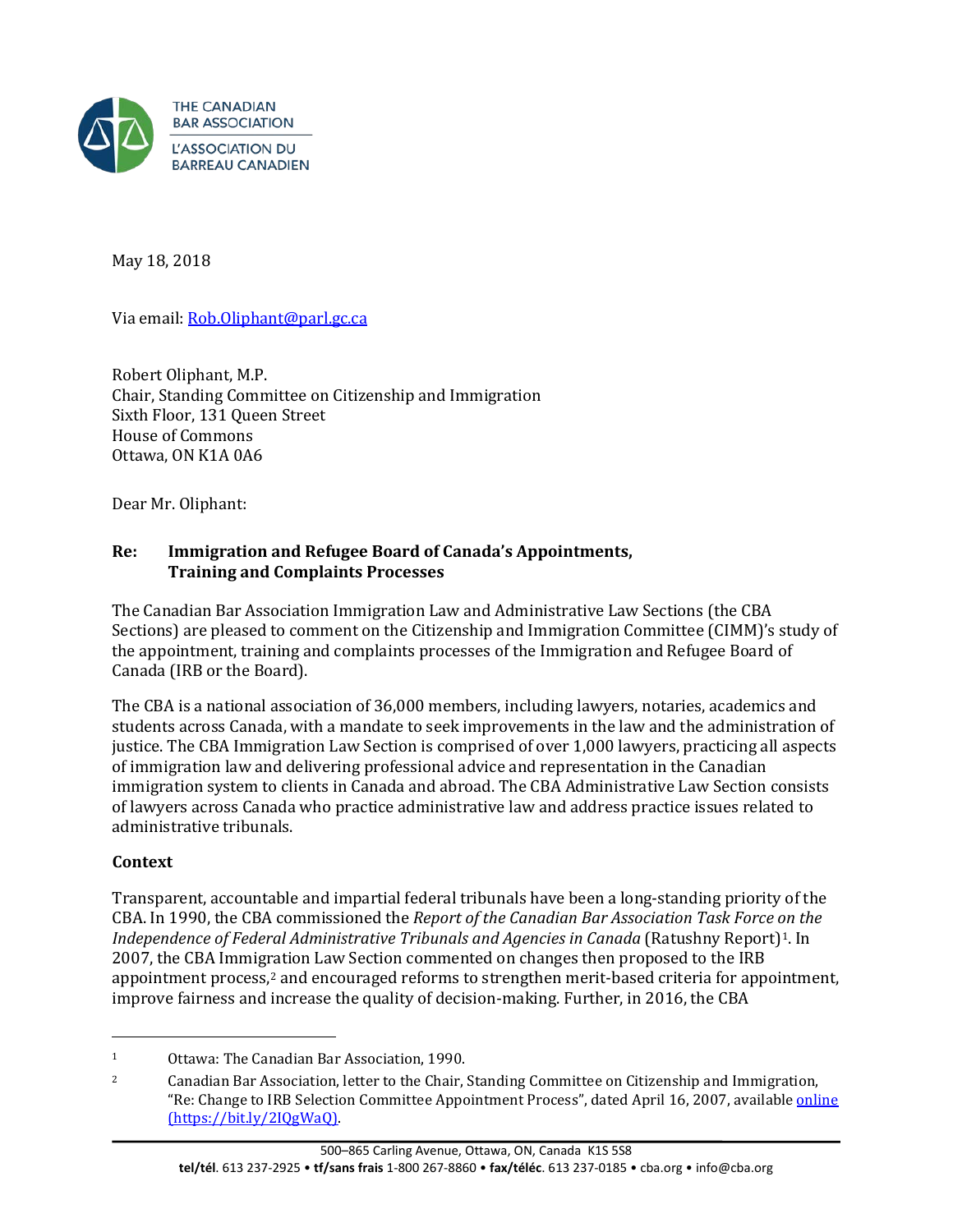Administrative Law Section wrote to the Prime Minister of Canada reiterating the recommendations of the Ratushny Report.[3](#page-1-0)

The IRB has a unique and important role in the Canadian immigration law landscape. It is the largest administrative tribunal in Canada, operates with significant autonomy in establishing its own processes and is responsible for rendering decisions on complex legal and factual matters which can have enormous life and death consequences for Canadian citizens, permanent residents, refugee claimants and foreign nationals. The IRB has served the public faithfully since its creation over 40 years ago. However, recent problems have highlighted the need to improve the IRB.

The importance of enhanced transparency remains the primary focus of the CBA Sections in the context of this CIMM study. We encourage an open and transparent process throughout all aspects of the IRB's operations (the Immigration Division, the Refugee Protection Division, the Immigration Appeal Division and the Refugee Appeal Division).

The CBA Sections' comments are informed by their discussions and interactions with the IRB. Some members of the CBA Immigration Law Section have been appointed to the IRB in recent years and Board members (Members) actively participate in CBA conferences. The CBA Sections support greater interaction and consultation between the IRB and the CBA.

#### **Appointments**

The IRB appointment process must instill confidence in the parties appearing before it and those affected by its decisions. The CBA Sections recommend a transparent, systematic and merit-based appointment process. As stated in the Ratushny Report, Canadians should have access to information about opportunities to serve on federal tribunals a[n](#page-1-1)d "proactive steps should be taken to identify well-qualified persons and encourage them to apply.4 Particular attention must be given to the process by which qualified Members are appointed and re-appointed to the IRB.

# **Merit-Based (Knowledge and Expertise)**

Based on on our daily experience with the IRB, the CBA Immigration Law Section recommends that a majority of IRB Members should be practicing lawyers (members of a provincial/territorial law society), with at least 5 years of experience practicing law. In Quebec, some of the largest admi[n](#page-1-3)istrative tribunals<sup>5</sup> require members to have at least 10 years of experience, and that proceedings be decided by a lawyer or notary, or panel including a lawyer or notary.6 Decisions from all divisions of the IRB are treated with deference by the Federal Court and members should have the required knowledge and expertise to warrant this deference. Legal training provides an important foundation for understanding and analyzing jurisprudence and applying it in making reasonable and fair decisions and the quality and consistency of decision-making will be enhanced with more legally trained Members. As officers of the Court, lawyers are accustomed to being held to higher ethical obligations, not applicable to other citizens, and being accountable if they do not

j

<span id="page-1-0"></span><sup>3</sup> Canadian Bar Association, letter to the Prime Minister of Canada, "Re: Governor in Council appointments", dated April 27, 2016, available [online](https://www.cba.org/CMSPages/GetFile.aspx?guid=8062310c-7cdd-4b7e-97f2-9b5c5427976f) (https://bit.ly/2rVHiNZ).

<span id="page-1-1"></span><sup>4</sup> *Supra* note 1 at pg. 66.

<span id="page-1-2"></span><sup>5</sup> See, for example, the Tribunal Administratif du Quebec, *Loi sur la justice administrative*, RLRQ, J-3, s. 41 available [online](http://www.legisquebec.gouv.qc.ca/en/showdoc/cs/J-3) (https://bit.ly/2KBS2Zw); and the Régie du Logement, *Loi sur la regie du logement,* RLRQ, R-8.1, s. 7 available [online](http://legisquebec.gouv.qc.ca/fr/ShowDoc/cs/R-8.1) (https://bit.ly/2IrN4C1).

<span id="page-1-3"></span><sup>6</sup> See, for example, the TAQ, *Loi sur la justice administrative*, RLRQ, J-3, ss/21. 22.1, 24, 29, 31; the Régie du Logement, *Loi sur la régie du logement,* RLRQ, R-8.1, s. 30, and the Tribunal administratif du travail, occupational health and safety division, *Loi instituant le tribunal administratif du travail,* RLRQ, T-15.1,s. 83, available [online](http://legisquebec.gouv.qc.ca/fr/ShowDoc/cs/T-15.1) (https://bit.ly/2Le7NHd).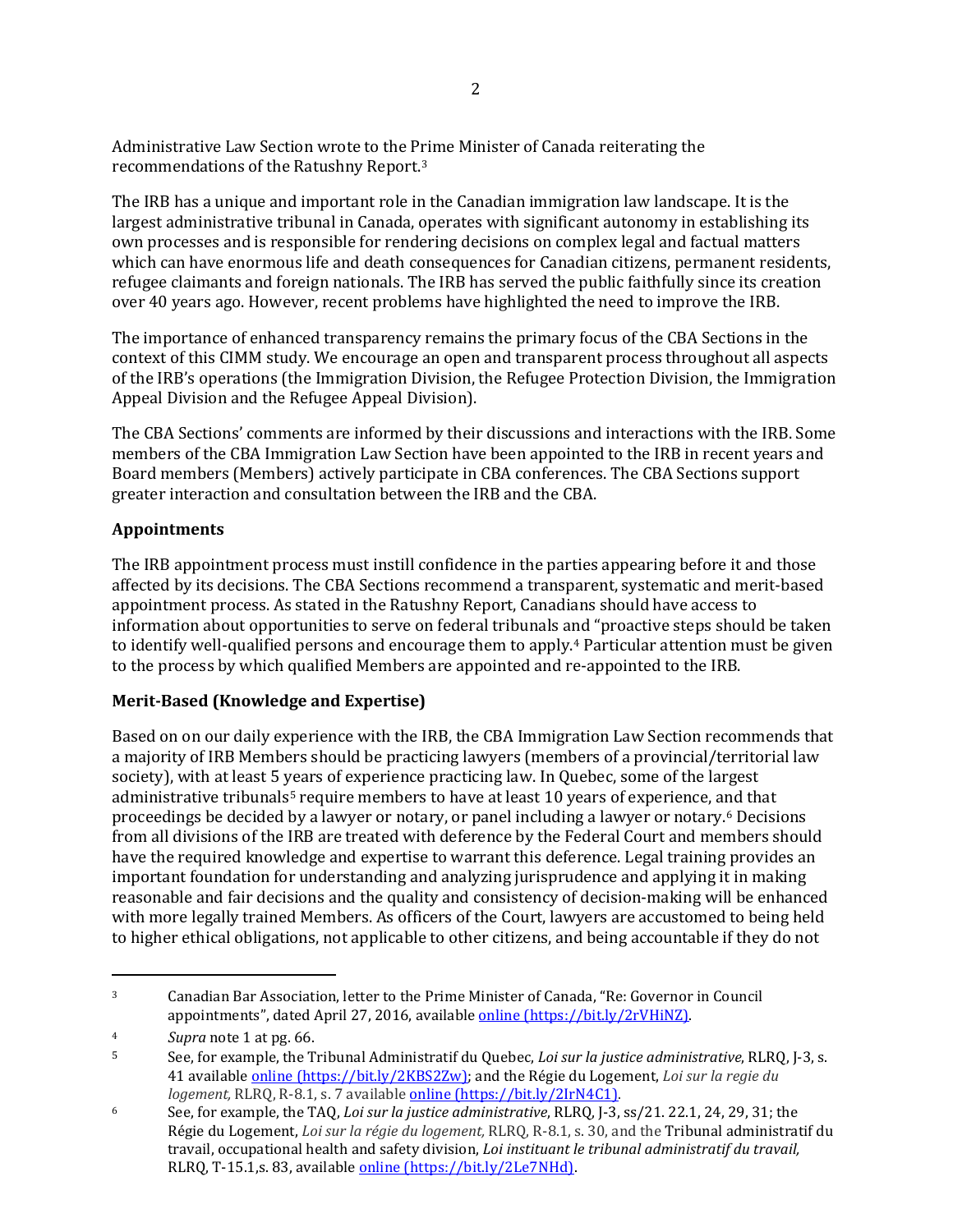comply with their legal and ethical obligations. Lawyers are also obligated to complete ongoing professional development.

### **Qualifications**

The CBA Sections recommend that candidates be vetted for personal suitability. A deep and thorough background check and suitability assessment should be conducted. A basic test to establish competency in certain aspects of immigration and refugee law is insufficient to properly determine whether a candidate is suited for the IRB. Given the deference often afforded to IRB decisions (particularly for findings of fact and credibility determinations) and the possibility of grave consequences of these decisions, thorough vetting of candidates is appropriate and necessary. In addition to knowledge and expertise, demeanour and attitude are important factors for candidacy.

#### **Re-Appointment**

The CBA Sections are concerned about the lack of transparency in the reappointment process. Although the process is based on the performance and merit of candidates, requiring existing members to undergo a new appointment process as if they were applying for the first time acts as a disincentive to qualified candidates who may otherwise consider reapplying. To instill confidence in the IRB and attract high quality candidates, the CBA Sections recommend that tenure be protected. Existing members should not be required to reapply as outside applicants for a renewal of their term. Instead, we recommend a right of renewal, subject to passing a performance review process. This would help retain qualified members with a strong track record of excellent decisionmaking. Further, we suggest Members be given a longer term (for example, five years] to encourage more qualified candidates to apply. Prospective lawyers may otherwise be deterred from applying because of the relatively short term and the impact on their practice during that period.

The CBA Sections are also of the view that the Minister should consult with relevant stakeholders, such as the CBA, when considering reappointment of members. Feedback based on actual hearing room experience can offer valuable insight into the merit and performance of Members. Without this information, any performance review would be incomplete.

We also recommend that if Members are not re-appointed, they receive sufficient notice to allow them to prepare for their return to private life.

#### **Appointment Delays**

The CBA Sections are concerned about the delays between the time when candidates are approved and when they are subsequently appointed to the IRB. In recent years, it has been common for approved candidates to have lengthy delays before being appointed by the Minister, while backlogs are growing in the various divisions. A severely shorthanded IRB greatly affects its ability to perform its duties, and excessive delays can cause undue hardship on those awaiting decisions. Of course, this is not a problem unique to the IRB, but also affects all federal tribunals and the court system. The federal government should increase its efforts to expedite appointments to tribunals and courts.

#### **Training**

The CBA Sections encourage greater transparency of Member training. We understand that, currently, training is conducted by the Canada School of Public Service, and includes drafting of decisions, weighing of evidence and application of legal principles, such as the *Charter of Rights and Freedoms*. However, the lack of transparency about the training program leaves many unanswered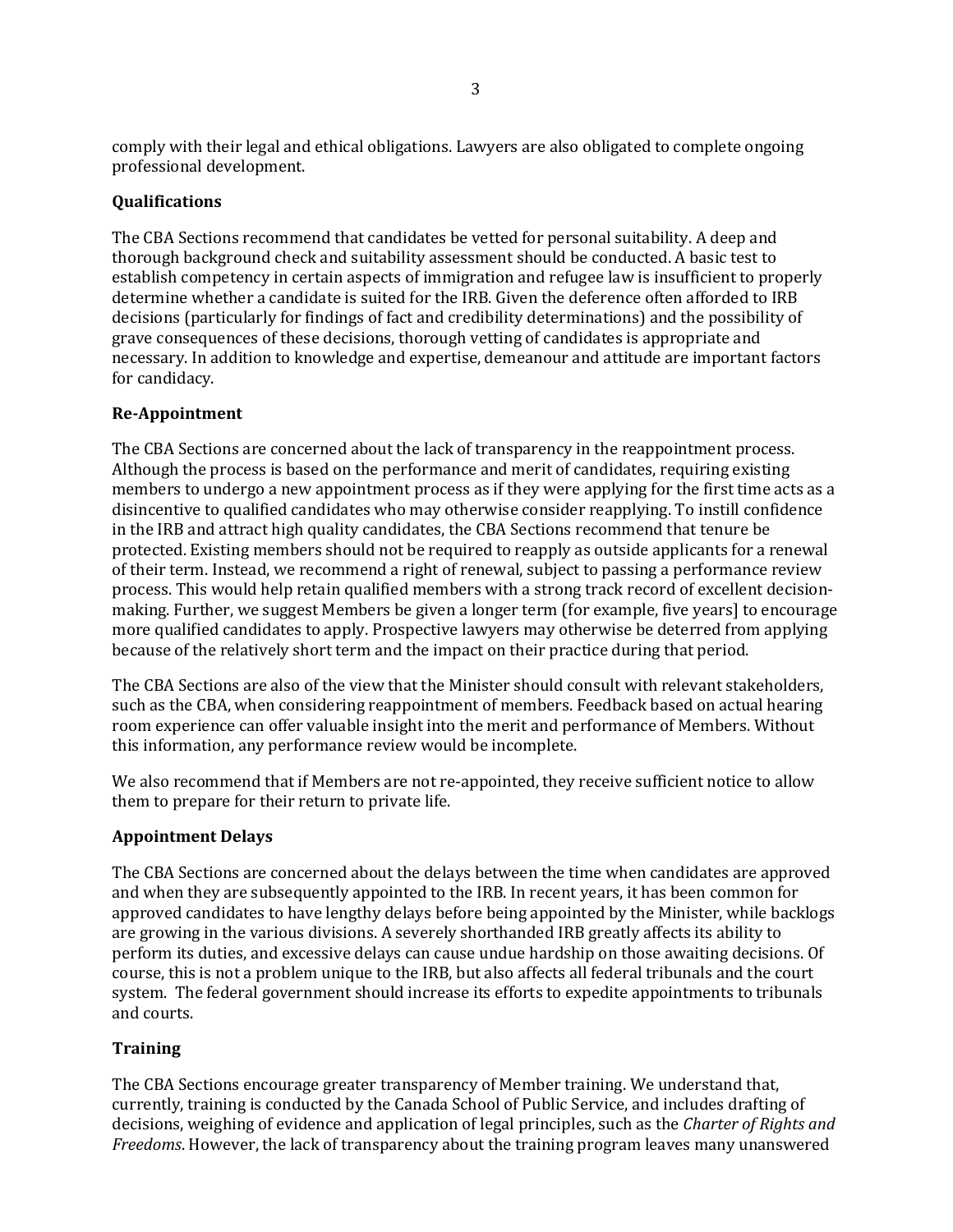questions, including about the quality of education given to new and existing Members, as well as the performance of Members in the completion of the training programs.

We recommend that Members should have access to introductory and ongoing training that equips them with the tools necessary to render informed, independent and fair decisions. At a minimum, Members should receive foundational training in administrative law, constitutional law, criminal law, international law and immigration and refugee law. Training should continue throughout a Member's term and include relevant professional development courses to maintain their decisionmaking expertise.

# **Training on the Chairperson's Guidelines for Vulnerable Litigants**

There are recent examples of the IRB's failings to address issues relating to cases with vulnerable litigants, including children, intellectually disabled individuals, and Lesbian, Gay, Bi-Sexual, Transgender, Queer, Two-spirited and Intersex (LQBTQ2I) individuals. The IRB's Chairperson's Guidelines, in particular Guideline 3 (Child Refugee Claimants), Guideline 4 (Women Refugee Claimants), Guideline 8 (Vulnerable Persons) and Guideline 9 (Sexual Orientation and Gender Identity and Expression)[7](#page-3-0) provide important frameworks that Members are expected to apply in hearings when these issues arise. However, recent examples demonstrate that training focused on understanding and implementing the Guidelines is also needed. It should include formal instruction on the correct application of the Guidelines, as well as meaningful exposure to first-hand, narrativebased accounts of refugee experiences to increase Members' awareness of the importance of the Guidelines.

# **Training to Conduct "Trauma-Informed" Hearings**

Members should also receive instruction on how to conduct a "trauma-informed" hearing. Many individuals appearing before the IRB must share details of very personal and traumatic experiences that they have either experienced or witnessed. This is particularly true for individuals who have been sexually violated or exploited or who have been victims of domestic violence. Members must be trained to appreciate that, even with accommodations, it may be impossible for certain witnesses to provide evidence in the coherent or chronological manner that Members may expect.

Where the exact nature or extent of the trauma in an individual's history is not understood, general guidelines that set out standards for trauma-informed questioning would be valuable and may help Members better understand which specific Guideline(s) to apply.

# **Consultation**

We encourage ongoing consultation with the Bar to improve the training process. For example, feedback from members of the CBA Sections who have appeared before the IRB indicates some Members lack a proper understanding of the nature of the solicitor-client relationship and training focused on this issue would improve the efficiency of Members.

# **Shadowing**

The CBA Sections also recommend that, to start, new Members (both public servants and Governor in Council appointees) shadow more senior Members until new Members are equipped to hear cases alone. This would be an important step towards instilling greater confidence in the IRB process and avoiding concerns about claimants appearing before inexperienced new Members.

<span id="page-3-0"></span> $\overline{7}$ 

See Immigration and Refugee Board of Canada, Chairperson's Guidelines, available [online](http://www.irb-cisr.gc.ca/Eng/BoaCom/references/pol/GuiDir/Pages/index.aspx) (https://bit.ly/2wSzIth).